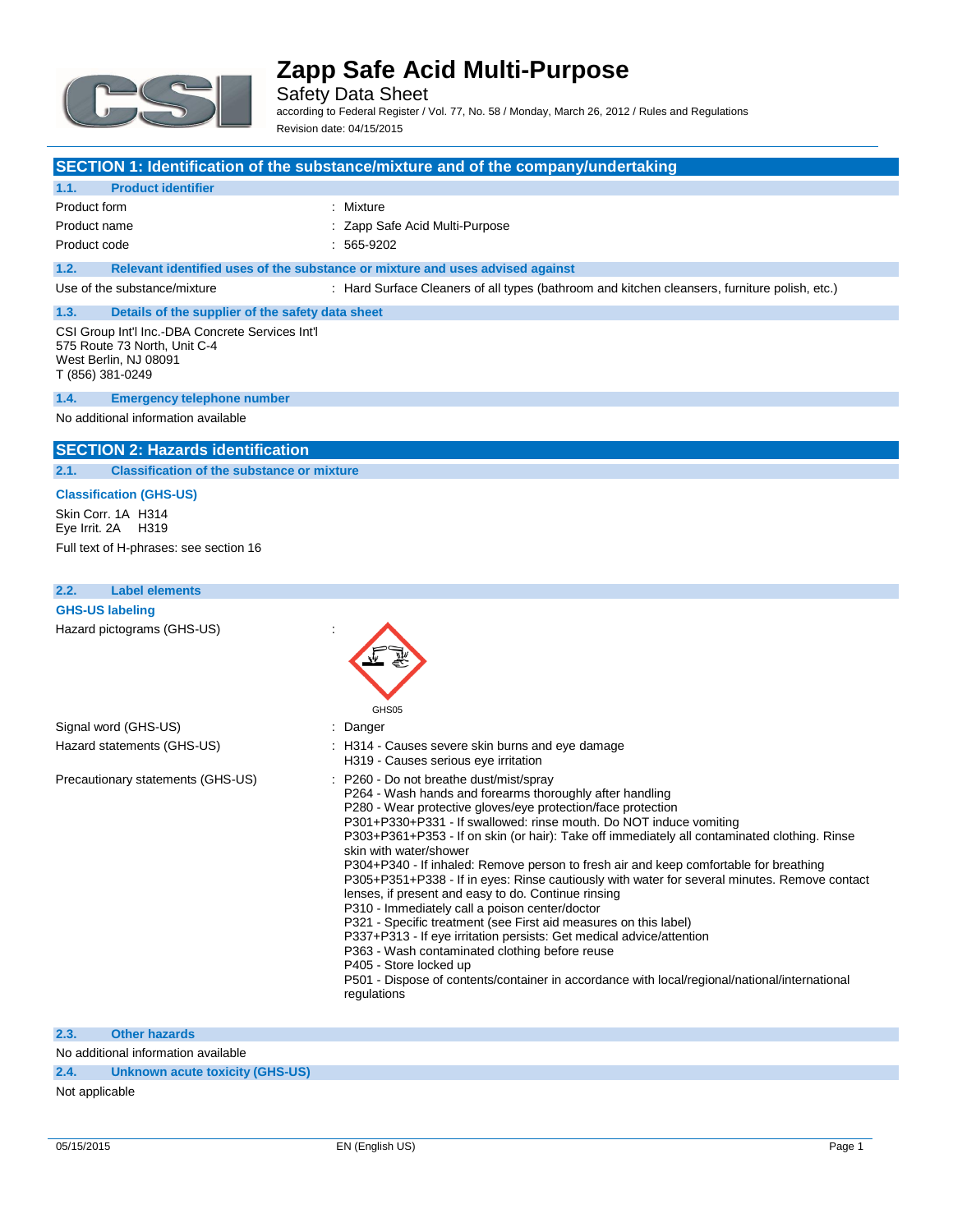Safety Data Sheet

according to Federal Register / Vol. 77, No. 58 / Monday, March 26, 2012 / Rules and Regulations

**SECTION 3: Composition/information on ingredients**

### **3.1. Substance**

### Not applicable

| 3.2.<br>Mixture         |                           |               |                                                                         |
|-------------------------|---------------------------|---------------|-------------------------------------------------------------------------|
| <b>Name</b>             | <b>Product identifier</b> | $\frac{9}{6}$ | <b>Classification (GHS-US)</b>                                          |
| <b>Surfactant Group</b> | (CAS No) 68439-46-3       | $10 - 20$     | Acute Tox. 4 (Oral), H302<br>Skin Irrit. 2. H315<br>Eye Irrit. 2A, H319 |

Full text of H-phrases: see section 16

| <b>SECTION 4: First aid measures</b>                                                                    |                                                                     |                                                                                                                                                                                                                                            |  |
|---------------------------------------------------------------------------------------------------------|---------------------------------------------------------------------|--------------------------------------------------------------------------------------------------------------------------------------------------------------------------------------------------------------------------------------------|--|
| 4.1.                                                                                                    | <b>Description of first aid measures</b>                            |                                                                                                                                                                                                                                            |  |
|                                                                                                         | First-aid measures general                                          | : Never give anything by mouth to an unconscious person. If you feel unwell, seek medical<br>advice (show the label where possible).                                                                                                       |  |
|                                                                                                         | First-aid measures after inhalation                                 | : Remove victim to fresh air and keep at rest in a position comfortable for breathing. Immediately<br>call a poison center or doctor/physician.                                                                                            |  |
|                                                                                                         | First-aid measures after skin contact                               | Remove/Take off immediately all contaminated clothing. Rinse skin with water/shower.<br>Immediately call a poison center or doctor/physician.                                                                                              |  |
|                                                                                                         | First-aid measures after eye contact                                | Rinse cautiously with water for several minutes. Remove contact lenses, if present and easy to<br>do. Continue rinsing. Immediately call a poison center or doctor/physician. If eye irritation<br>persists: Get medical advice/attention. |  |
|                                                                                                         | First-aid measures after ingestion                                  | : Rinse mouth. Do NOT induce vomiting. Immediately call a poison center or doctor/physician.                                                                                                                                               |  |
| 4.2.                                                                                                    | Most important symptoms and effects, both acute and delayed         |                                                                                                                                                                                                                                            |  |
|                                                                                                         | Symptoms/injuries                                                   | : Causes severe skin burns and eye damage.                                                                                                                                                                                                 |  |
|                                                                                                         | Symptoms/injuries after eye contact                                 | : Causes serious eye irritation.                                                                                                                                                                                                           |  |
| 4.3.                                                                                                    |                                                                     | Indication of any immediate medical attention and special treatment needed                                                                                                                                                                 |  |
|                                                                                                         | No additional information available                                 |                                                                                                                                                                                                                                            |  |
|                                                                                                         | <b>SECTION 5: Firefighting measures</b>                             |                                                                                                                                                                                                                                            |  |
|                                                                                                         |                                                                     |                                                                                                                                                                                                                                            |  |
| 5.1.                                                                                                    | <b>Extinguishing media</b>                                          |                                                                                                                                                                                                                                            |  |
|                                                                                                         | Suitable extinguishing media                                        | : Foam. Dry powder. Carbon dioxide. Water spray. Sand.                                                                                                                                                                                     |  |
|                                                                                                         | Unsuitable extinguishing media                                      | : Do not use a heavy water stream.                                                                                                                                                                                                         |  |
| 5.2.                                                                                                    | Special hazards arising from the substance or mixture               |                                                                                                                                                                                                                                            |  |
| Reactivity                                                                                              |                                                                     | : Thermal decomposition generates : corrosive vapors.                                                                                                                                                                                      |  |
| 5.3.                                                                                                    | <b>Advice for firefighters</b>                                      |                                                                                                                                                                                                                                            |  |
|                                                                                                         | Firefighting instructions                                           | : Use water spray or fog for cooling exposed containers. Exercise caution when fighting any<br>chemical fire. Prevent fire-fighting water from entering environment.                                                                       |  |
|                                                                                                         | Protection during firefighting                                      | : Do not enter fire area without proper protective equipment, including respiratory protection.                                                                                                                                            |  |
|                                                                                                         | <b>SECTION 6: Accidental release measures</b>                       |                                                                                                                                                                                                                                            |  |
| 6.1.                                                                                                    | Personal precautions, protective equipment and emergency procedures |                                                                                                                                                                                                                                            |  |
|                                                                                                         |                                                                     |                                                                                                                                                                                                                                            |  |
| 6.1.1.                                                                                                  | For non-emergency personnel                                         |                                                                                                                                                                                                                                            |  |
|                                                                                                         | <b>Emergency procedures</b>                                         | : Evacuate unnecessary personnel.                                                                                                                                                                                                          |  |
| 6.1.2.                                                                                                  | For emergency responders                                            |                                                                                                                                                                                                                                            |  |
|                                                                                                         | Protective equipment                                                | Equip cleanup crew with proper protection.                                                                                                                                                                                                 |  |
|                                                                                                         | <b>Emergency procedures</b>                                         | : Ventilate area.                                                                                                                                                                                                                          |  |
| 6.2.                                                                                                    | <b>Environmental precautions</b>                                    |                                                                                                                                                                                                                                            |  |
| Prevent entry to sewers and public waters. Notify authorities if liquid enters sewers or public waters. |                                                                     |                                                                                                                                                                                                                                            |  |
| 6.3.<br>Methods and material for containment and cleaning up                                            |                                                                     |                                                                                                                                                                                                                                            |  |
|                                                                                                         | Methods for cleaning up                                             | : Soak up spills with inert solids, such as clay or diatomaceous earth as soon as possible. Collect                                                                                                                                        |  |
|                                                                                                         |                                                                     | spillage. Store away from other materials.                                                                                                                                                                                                 |  |
| 6.4.                                                                                                    | <b>Reference to other sections</b>                                  |                                                                                                                                                                                                                                            |  |

See Heading 8. Exposure controls and personal protection.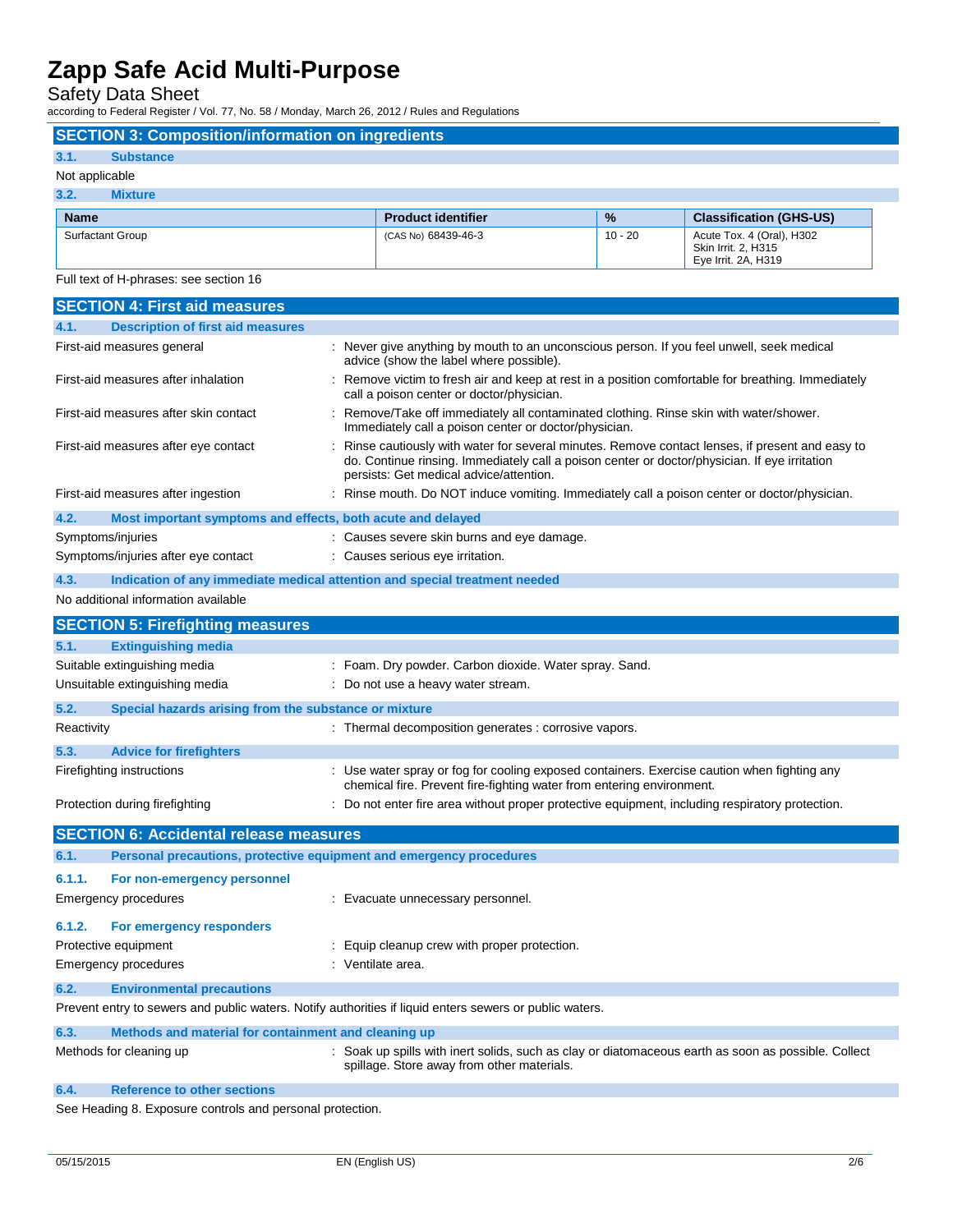Safety Data Sheet

according to Federal Register / Vol. 77, No. 58 / Monday, March 26, 2012 / Rules and Regulations

| <b>SECTION 7: Handling and storage</b>                               |                                                                                                                                                                                                                                                                                     |
|----------------------------------------------------------------------|-------------------------------------------------------------------------------------------------------------------------------------------------------------------------------------------------------------------------------------------------------------------------------------|
| <b>Precautions for safe handling</b><br>7.1.                         |                                                                                                                                                                                                                                                                                     |
| Precautions for safe handling                                        | : Wash hands and other exposed areas with mild soap and water before eating, drinking or<br>smoking and when leaving work. Provide good ventilation in process area to prevent formation<br>of vapor. Do not breathe dust/mist/spray. Avoid contact during pregnancy/while nursing. |
| Hygiene measures                                                     | : Wash hands and forearms thoroughly after handling.                                                                                                                                                                                                                                |
| Conditions for safe storage, including any incompatibilities<br>7.2. |                                                                                                                                                                                                                                                                                     |
| Technical measures                                                   | : Comply with applicable regulations.                                                                                                                                                                                                                                               |
| Storage conditions                                                   | : Keep only in the original container in a cool, well ventilated place away from heat, hot surfaces,<br>sparks, open flame and other ignition sources. No smoking. Keep container closed when not in<br>use.                                                                        |
| Incompatible products                                                | : Strong bases. Strong acids.                                                                                                                                                                                                                                                       |
| Incompatible materials                                               | : Sources of ignition. Direct sunlight.                                                                                                                                                                                                                                             |

### **7.3. Specific end use(s)**

No additional information available

| <b>SECTION 8: Exposure controls/personal protection</b> |                |  |
|---------------------------------------------------------|----------------|--|
| 8.1.<br><b>Control parameters</b>                       |                |  |
| Zapp Safe Acid Multi-Purpose                            |                |  |
| <b>ACGIH</b>                                            | Not applicable |  |
| <b>OSHA</b>                                             | Not applicable |  |
| Surfactant Group (68439-46-3)                           |                |  |
| <b>ACGIH</b>                                            | Not applicable |  |
| <b>OSHA</b>                                             | Not applicable |  |

| 8.2.                          | <b>Exposure controls</b> |                                                                            |
|-------------------------------|--------------------------|----------------------------------------------------------------------------|
| Personal protective equipment |                          | : Avoid all unnecessary exposure.                                          |
| Hand protection               |                          | : Wear protective gloves/eye protection/face protection protective gloves. |
| Eye protection                |                          | : Chemical goggles or face shield.                                         |
| Skin and body protection      |                          | : Wear suitable protective clothing.                                       |
| Respiratory protection        |                          | : Wear appropriate mask.                                                   |
| Other information             |                          | Do not eat, drink or smoke during use.                                     |

### **SECTION 9: Physical and chemical properties**

| Information on basic physical and chemical properties<br>9.1. |                   |
|---------------------------------------------------------------|-------------------|
| Physical state                                                | : Liquid          |
| Color                                                         | clear             |
| Odor                                                          | Cherry            |
| Odor threshold                                                | No data available |
| рH                                                            | $: 1 - 2$         |
| Melting point                                                 | No data available |
| Freezing point                                                | No data available |
| Boiling point                                                 | : 212 - 220 °F    |
| Flash point                                                   | $\geq$ 200 °F     |
| Relative evaporation rate (butyl acetate=1)                   | No data available |
| Flammability (solid, gas)                                     | No data available |
| <b>Explosion limits</b>                                       | No data available |
| Explosive properties                                          | No data available |
| Oxidizing properties                                          | No data available |
| Vapor pressure                                                | No data available |
| Relative density                                              | 1.009             |
| Relative vapor density at 20 °C                               | Same as water     |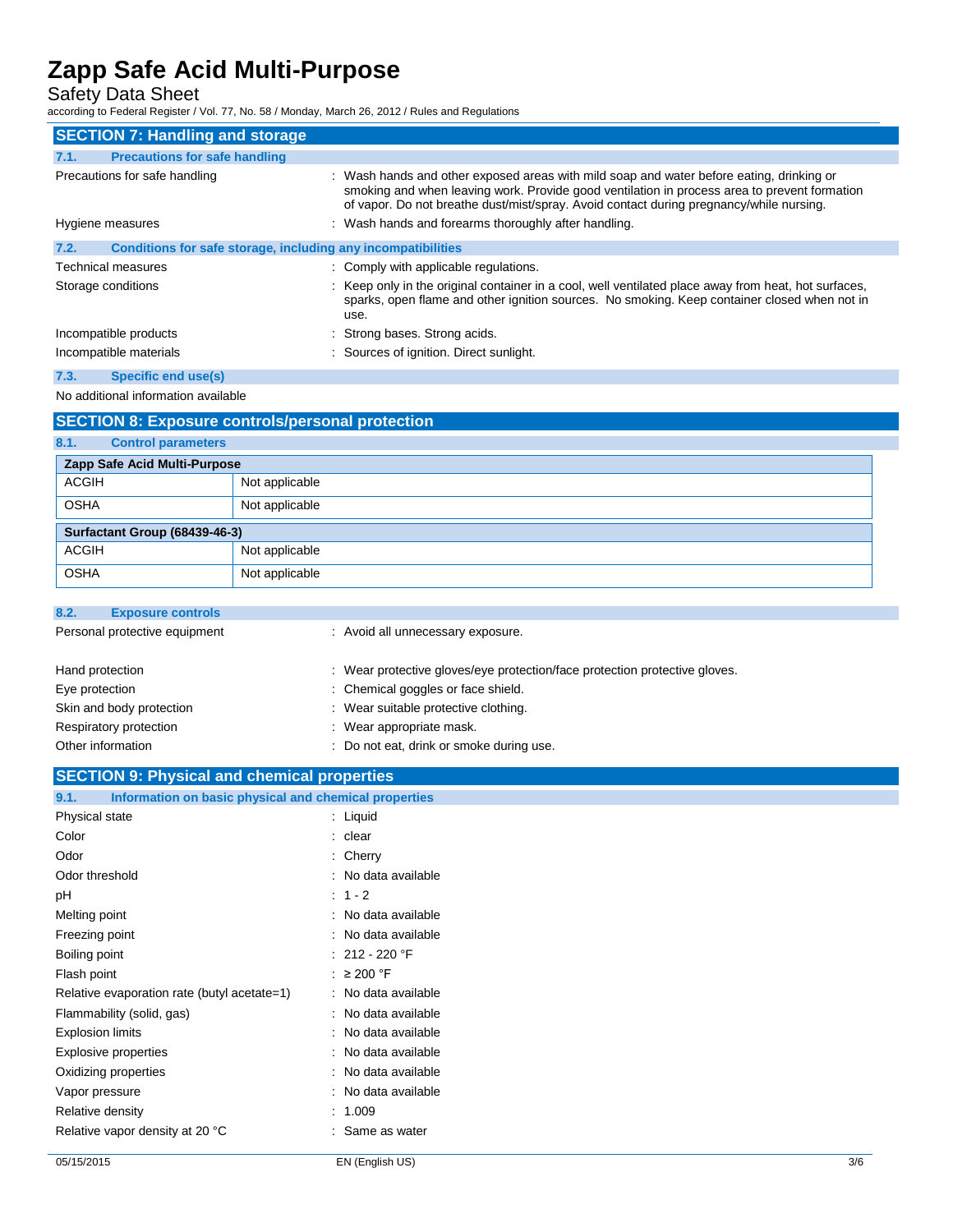Safety Data Sheet

according to Federal Register / Vol. 77, No. 58 / Monday, March 26, 2012 / Rules and Regulations

| Solubility                | : Soluble in water.<br>Water: Solubility in water of component(s) of the mixture :<br>$\cdot$ : > 30 g/100ml $\cdot$ : |
|---------------------------|------------------------------------------------------------------------------------------------------------------------|
| Log Pow                   | : No data available                                                                                                    |
| Log Kow                   | : No data available                                                                                                    |
| Auto-ignition temperature | : No data available                                                                                                    |
| Decomposition temperature | : No data available                                                                                                    |
| Viscosity                 | : No data available                                                                                                    |
| Viscosity, kinematic      | : No data available                                                                                                    |
| Viscosity, dynamic        | : No data available                                                                                                    |

**9.2. Other information**

No additional information available

|                                                      | <b>SECTION 10: Stability and reactivity</b>         |  |  |
|------------------------------------------------------|-----------------------------------------------------|--|--|
| 10.1.                                                | <b>Reactivity</b>                                   |  |  |
|                                                      | Thermal decomposition generates : corrosive vapors. |  |  |
| 10.2.                                                | <b>Chemical stability</b>                           |  |  |
|                                                      | Stable under normal conditions. Not established.    |  |  |
| 10.3.                                                | <b>Possibility of hazardous reactions</b>           |  |  |
| Not established.                                     |                                                     |  |  |
| 10.4.                                                | <b>Conditions to avoid</b>                          |  |  |
| Direct sunlight. Extremely high or low temperatures. |                                                     |  |  |
| 10.5.                                                | <b>Incompatible materials</b>                       |  |  |
|                                                      | Strong acids. Strong bases.                         |  |  |
| 10.6.                                                | <b>Hazardous decomposition products</b>             |  |  |

Fume. Carbon monoxide. Carbon dioxide. Thermal decomposition generates : corrosive vapors.

|       | <b>SECTION 11: Toxicological information</b> |
|-------|----------------------------------------------|
| 11.1. | Information on toxicological effects         |

Acute toxicity **in the case of the contract of the contract of the contract of the contract of the contract of the contract of the contract of the contract of the contract of the contract of the contract of the contract of** 

| Surfactant Group (68439-46-3)                          |                                                                     |  |
|--------------------------------------------------------|---------------------------------------------------------------------|--|
| LD50 oral rat                                          | 1378 mg/kg (Rat)                                                    |  |
| LD50 dermal rabbit                                     | > 2000 mg/kg (Rabbit)                                               |  |
| ATE US (oral)                                          | 1378.000 mg/kg body weight                                          |  |
| Skin corrosion/irritation                              | : Causes severe skin burns and eye damage.                          |  |
|                                                        | $pH: 1 - 2$                                                         |  |
| Serious eye damage/irritation                          | : Causes serious eye irritation.                                    |  |
|                                                        | pH: 1 - 2                                                           |  |
| Respiratory or skin sensitization                      | : Not classified                                                    |  |
| Germ cell mutagenicity                                 | : Not classified                                                    |  |
| Carcinogenicity                                        | : Not classified                                                    |  |
| Reproductive toxicity                                  | : Not classified                                                    |  |
| Specific target organ toxicity (single exposure)       | : Not classified                                                    |  |
| Specific target organ toxicity (repeated<br>exposure)  | : Not classified                                                    |  |
| Aspiration hazard                                      | : Not classified                                                    |  |
| Potential Adverse human health effects and<br>symptoms | : Based on available data, the classification criteria are not met. |  |
| Symptoms/injuries after eye contact                    | : Causes serious eye irritation.                                    |  |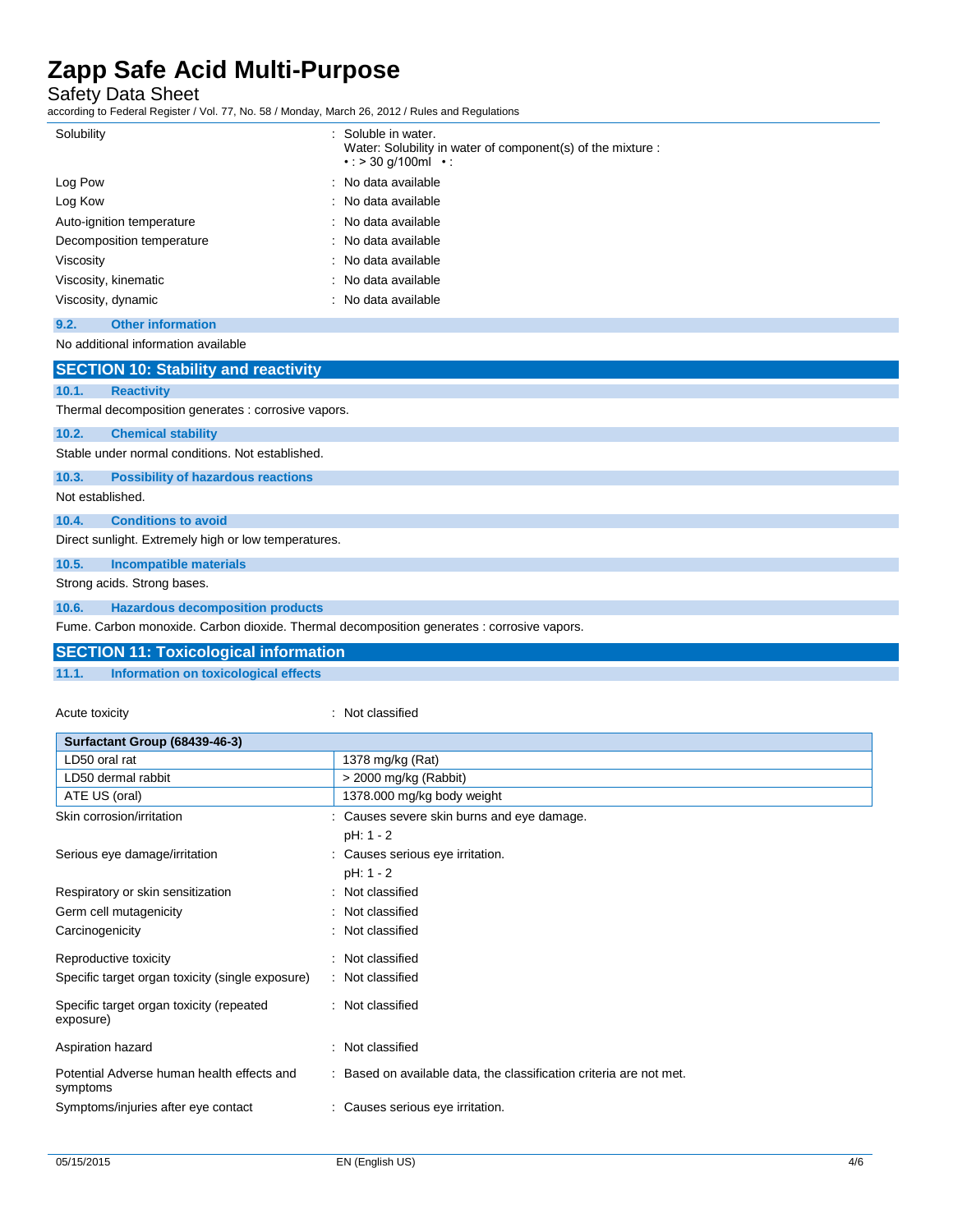## Safety Data Sheet

according to Federal Register / Vol. 77, No. 58 / Monday, March 26, 2012 / Rules and Regulations

| <b>SECTION 12: Ecological information</b>                                                                  |                                                                                                                                                                                  |
|------------------------------------------------------------------------------------------------------------|----------------------------------------------------------------------------------------------------------------------------------------------------------------------------------|
| 12.1.<br><b>Toxicity</b>                                                                                   |                                                                                                                                                                                  |
| No additional information available                                                                        |                                                                                                                                                                                  |
| 12.2.<br><b>Persistence and degradability</b>                                                              |                                                                                                                                                                                  |
| Zapp Safe Acid Multi-Purpose                                                                               |                                                                                                                                                                                  |
| Persistence and degradability                                                                              | Not established.                                                                                                                                                                 |
| Surfactant Group (68439-46-3)<br>Persistence and degradability                                             | Readily biodegradable in water.                                                                                                                                                  |
| 12.3.<br><b>Bioaccumulative potential</b>                                                                  |                                                                                                                                                                                  |
| Zapp Safe Acid Multi-Purpose                                                                               |                                                                                                                                                                                  |
| Bioaccumulative potential                                                                                  | Not established.                                                                                                                                                                 |
| Surfactant Group (68439-46-3)                                                                              |                                                                                                                                                                                  |
| Bioaccumulative potential                                                                                  | No bioaccumulation data available.                                                                                                                                               |
| 12.4.<br><b>Mobility in soil</b>                                                                           |                                                                                                                                                                                  |
| No additional information available                                                                        |                                                                                                                                                                                  |
| 12.5.<br><b>Other adverse effects</b>                                                                      |                                                                                                                                                                                  |
| Effect on the global warming                                                                               | : No known ecological damage caused by this product.                                                                                                                             |
| Other information                                                                                          | : Avoid release to the environment.                                                                                                                                              |
| <b>SECTION 13: Disposal considerations</b>                                                                 |                                                                                                                                                                                  |
| 13.1.<br><b>Waste treatment methods</b>                                                                    |                                                                                                                                                                                  |
| Waste disposal recommendations                                                                             | : Dispose in a safe manner in accordance with local/national regulations. Dispose of<br>contents/container in accordance with local/regional/national/international regulations. |
| Ecology - waste materials                                                                                  | : Avoid release to the environment.                                                                                                                                              |
|                                                                                                            |                                                                                                                                                                                  |
| <b>SECTION 14: Transport information</b>                                                                   |                                                                                                                                                                                  |
| <b>Department of Transportation (DOT)</b>                                                                  |                                                                                                                                                                                  |
| In accordance with DOT                                                                                     |                                                                                                                                                                                  |
| Not regulated for transport                                                                                |                                                                                                                                                                                  |
| <b>Additional information</b><br>Other information                                                         |                                                                                                                                                                                  |
|                                                                                                            | : No supplementary information available.                                                                                                                                        |
| ADR                                                                                                        |                                                                                                                                                                                  |
| No additional information available                                                                        |                                                                                                                                                                                  |
| <b>Transport by sea</b>                                                                                    |                                                                                                                                                                                  |
| No additional information available                                                                        |                                                                                                                                                                                  |
| <b>Air transport</b>                                                                                       |                                                                                                                                                                                  |
| No additional information available                                                                        |                                                                                                                                                                                  |
| <b>SECTION 15: Regulatory information</b>                                                                  |                                                                                                                                                                                  |
| 15.1. US Federal regulations                                                                               |                                                                                                                                                                                  |
| Surfactant Group (68439-46-3)<br>Listed on the United States TSCA (Toxic Substances Control Act) inventory |                                                                                                                                                                                  |
|                                                                                                            |                                                                                                                                                                                  |
| 15.2. International regulations<br><b>CANADA</b><br>No additional information available                    |                                                                                                                                                                                  |
| <b>EU-Regulations</b>                                                                                      |                                                                                                                                                                                  |